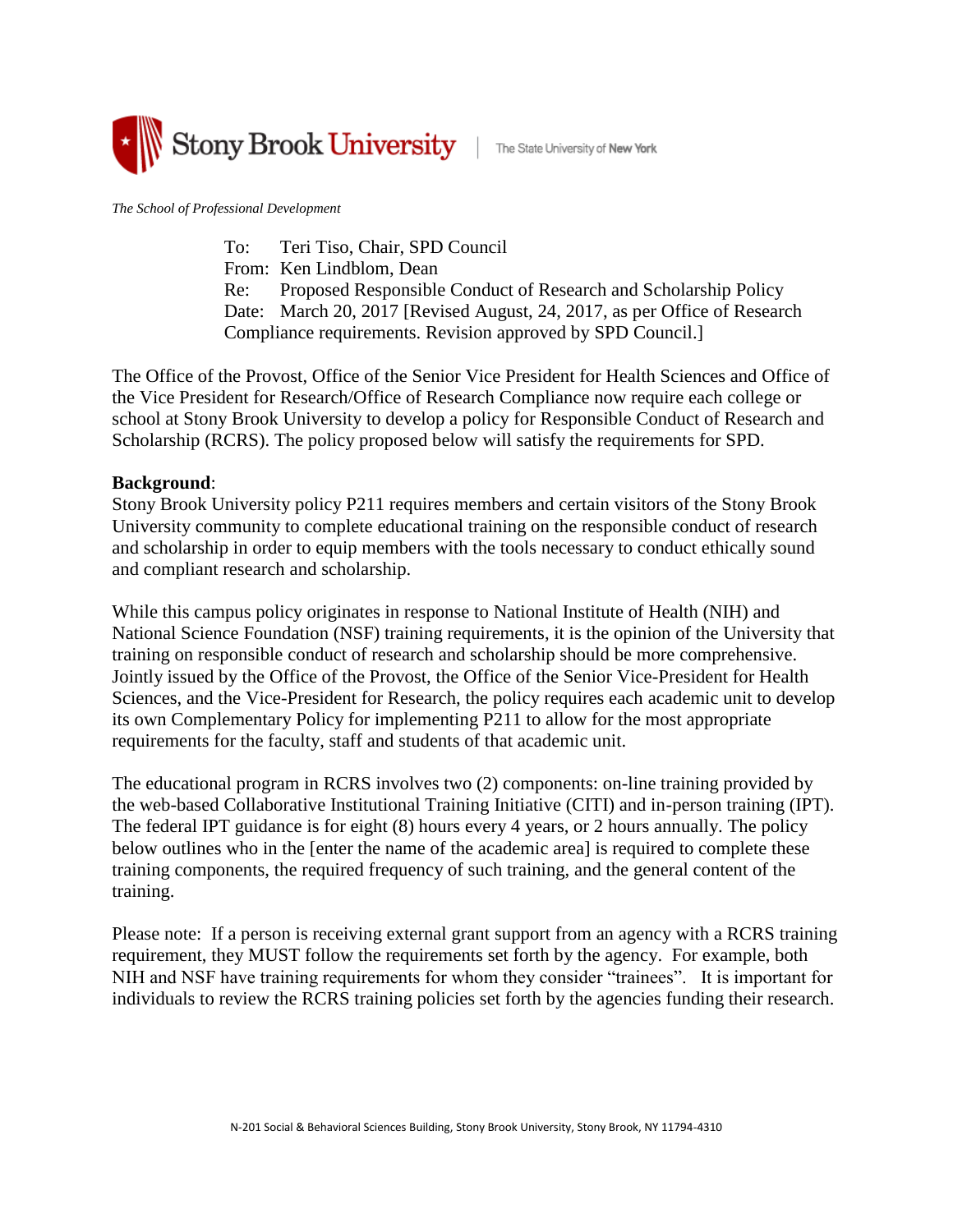### **Responsible Conduct of Research and Scholarship Policy in the School of Professional Development**

Stony Brook Policy P211: Responsible Conduct of Research and Scholarship [\(http://www.stonybrook.edu/policy/policies.shtml?ID=211\)](http://www.stonybrook.edu/policy/policies.shtml?ID=211) was developed to ensure the highest ethical standards for the conduct of research and scholarly activities on our campus.

## **DESCRIPTION**

The educational program in RCRS involves 2 components:

- 1. Online training provided by the web-based Collaborative Institutional Training Initiative (CITI); Attachment A, below, includes the information needed for completing required online (CITI) RCRS training.
- 2. In-person training (IPT).

**CITI training**: The web-based Collaborative Institutional Training Initiative (CITI) training is a one-time training that, once completed, is noted on a person's personnel record on the university's PeopleSoft system.

**IPT**: Requirements for in-person training (IPT) are eight (8) hours every 4 years, or 2 hours annually. In general, IPT should promote discussion, foster a climate of ethical conduct of research and scholarly activities, and provide efficient opportunities for training. A successful program includes, as appropriate to the discipline, the following topics:

- Conflict of interest personal, professional, and financial
- Mentor/mentee responsibilities and relationships
- Collaborative research including collaborations with industry
- Peer review
- Data acquisition and research tools; management, sharing and ownership
- Research misconduct and policies for handling misconduct
- Responsible authorship and publication
- The scholar as a responsible member of society, contemporary ethical issues and the environmental and societal impacts of research in the discipline
- Policies regarding human subjects, live vertebrate animal subjects in research, and safe laboratory practices

Those not able to come to campus for IPT training should take advantage of IPT-eligible online materials at the following links:

[http://research.stonybrook.edu/available-grd-500-sessions-person-training#](http://research.stonybrook.edu/available-grd-500-sessions-person-training) <http://research.stonybrook.edu/other-training-resources>

### **REQUIREMENTS**

The following policies indicate the specific RCRS requirements for members of SPD depending upon their role: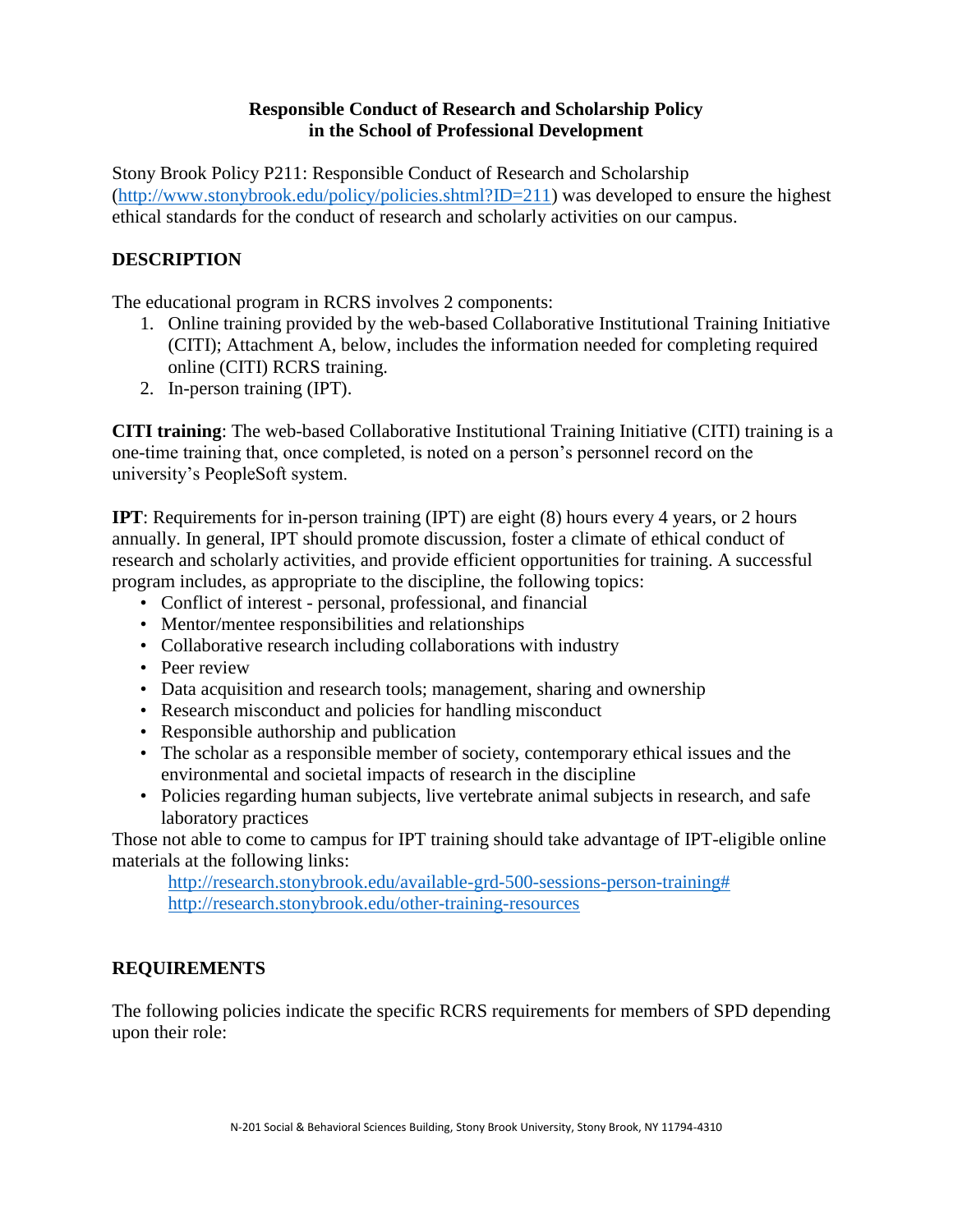**All Full-time Faculty, and Any Staff or Part-Time Faculty Involved in Research** must complete the CITI module Research, Ethics, and Society (RCR-Interdisciplinary) and the additional module most appropriate for their area of expertise: (Biomedical, Social & Behavioral Research, Physical Sciences, Humanities, Engineers, For Administrators). In addition, faculty should complete 2 hours of IPT training per year. Opportunities for IPT will be provided by Program Directors or may be completed using the IPT-eligible online resources. **Faculty whose primary position is in a college or school other than SPD must follow the RCRS policies for that college or school. Program Directors are responsible for compiling data regarding RCRS for faculty in each program and reporting it to SPD.**

**Graduate Students in Master's or Doctoral Programs or Advanced Graduate Certificate Programs in Educational Leadership or Higher Education Administration** must complete the CITI module Research, Ethics, and Society (RCR-Interdisciplinary) as part of the appropriate introductory course for that program: LSF 504; HEA 501; HRM 532; EDL/CEQ 501; or the first Methods of Teaching Course (MATs). Students must complete the additional module in the appropriate field, as determined by the course instructor of program director, within the first two weeks of class of the appropriate research course: CEE 595; HEA 595; HRM 595; EDL/CEQ 595; or the second Methods of Teaching Course (MATs). Additional module fields: Biomedical, Social & Behavioral Research, Physical Sciences, Humanities, Engineers, For Administrators. All courses listed above will also include at least 2 hours of IPT as part of the course curriculum; additional discussion as appropriate is highly encouraged in the research courses.

**Graduate or Undergraduate Students in University Badge Courses or Other SPD Courses**:

Many students in the School of Professional Development take courses as a nonmatriculated student, and thus do not fall into the groups discussed above. To address RCRS for these students, any course that includes research as part of their content or title will require students to complete the complete the CITI module Research, Ethics, and Society (RCR-Interdisciplinary).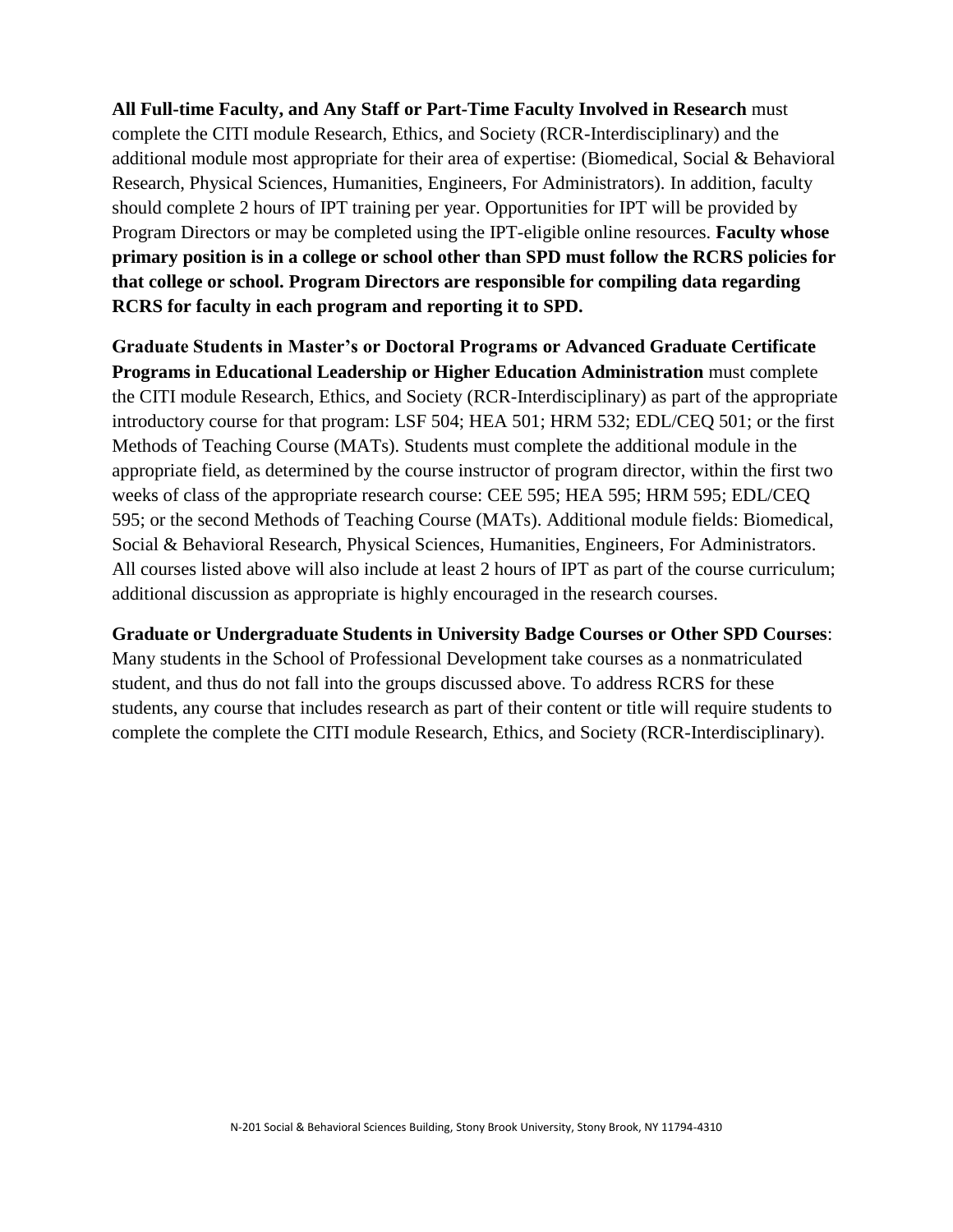## **Attachment "A" (modified from Stephen Walker's file for SoDM).**

# **Instructions for on-line training in the Responsible Conduct of Research and Scholarship**

#### **1. How do I get a CITI account to take the on-line training in Responsible Conduct of Research?**

If you do not have a CITI Username and Password, these are the instructions to obtain them:

#### 1. Go t[o https://www.citiprogram.org](https://www.citiprogram.org/)

- 2. At the right side of the webpage, under "Create an account", click the "Register" button.
- 3. Under "Select Your Organization Affiliation" in the box type "SUNY University at Stony Brook"
- 4. Then click "Continue to Step 2"
- 5. Enter your first and last name in the boxes and enter your Stony Brook E-mail address. You can enter a secondary E-mail address such as your personal home E-mail address.
- 6. Click "Continue to Step 3" and then continue entering the information that they ask you for.
- 7. Once you type in all information that the website requires, you will receive your CITI Username and Password via E-mail.

#### **2. How do I log onto CITI to take the on-line training in Responsible Conduct of Research?**

- 1. Go to [https://www.citiprogram.org](https://www.citiprogram.org/)
- 2. Log in with your CITI Username and Password
- 3. Select, "Main Menu" and click on the arrow "SUNY-University at Stony Brook". Then click "Add a course or update your learner groups".
- 4. Click in the box next to "I want to complete an RCR Course at this time. A checkmark will appear in the box. Then, click "Next" in the blue box on the bottom of the page. Then click on the "Basic course" button. Then click "Next".
- 5. You will have the option to choose from 7 RCR courses; check the policy by personnel category to determine which you are required to complete. The last (seventh) choice is the "Interdisciplinary" course, which is shorter than the others and covers the most general topics. The first six are more detailed and very similar in content, with some different field-oriented examples. So, choose the RCRS course that most closely matches your discipline, but don't agonize over the choice.
- 6. You will see a message in green "your request has been successfully submitted". And under "Course" you will see "Responsible Conduct of Research in <your choice>" depending on which course your chose in #5. Click on that course name and follow the instructions. You may return and complete the different course modules at your leisure. We don't recommend trying to do the detailed courses all at once.

### **3. Have I already completed my on-line CITI training in Responsible Conduct of Research?**